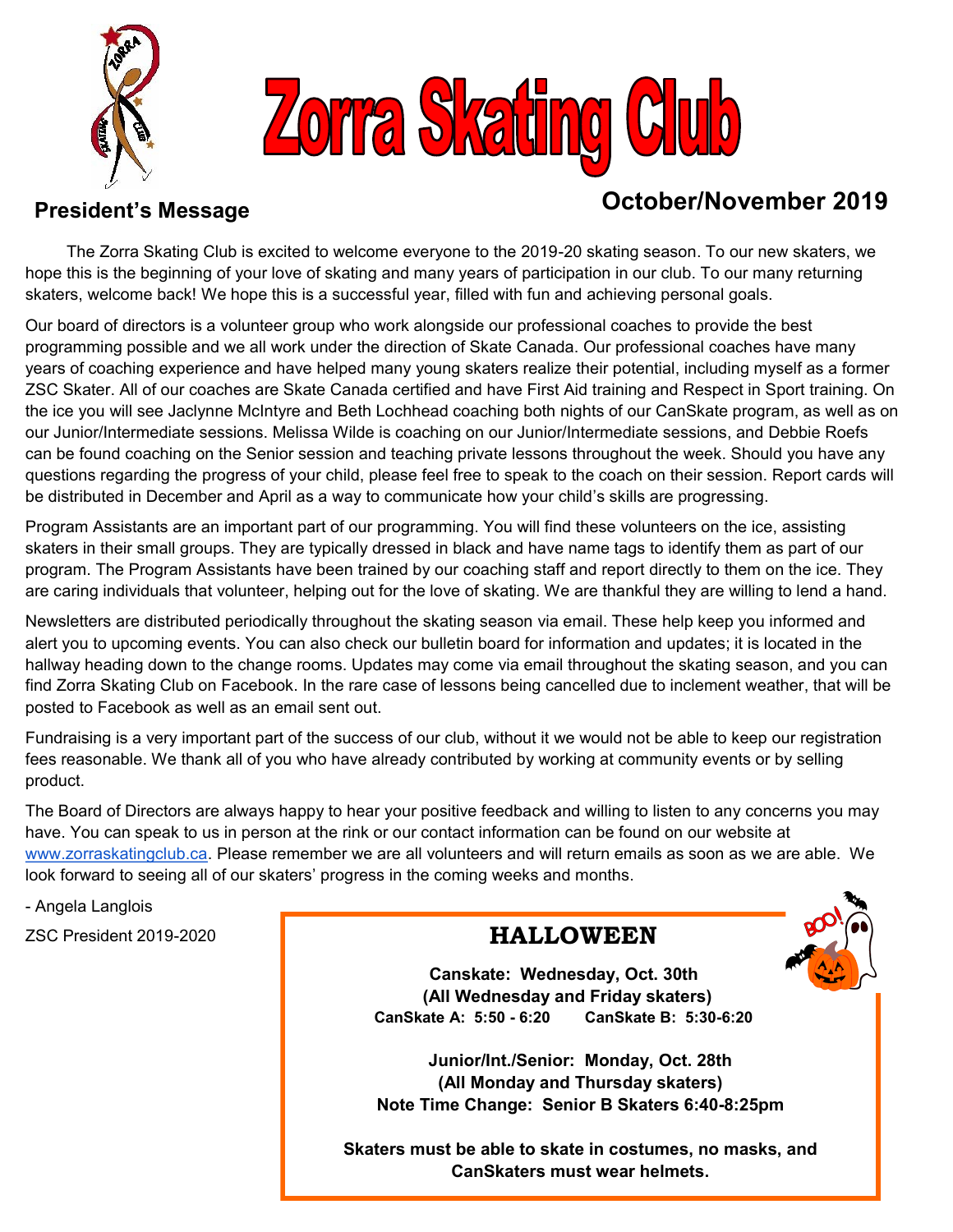

The Zorra Skating Club Coaching Staff would like to welcome all our skating families to another action packed winter season. We have many exciting activities planned, the first being a Halloween Party. Our Skaters may wear costumes but they should be safe to skate in. We recommend that your skater NOT wear a Mask as it limits their vision. Canskater's should still wear their helmets. Junior, Intermediate and Senior Skaters may wear costumes but their session will run as usual for the most part. Ribbons will be awarded for best costumes on all sessions.

#### **Safety is our First Priority**

We would like to thank all the parents who informed the Club of health risks concerning their children. Even minor conditions such as impaired hearing, sight or attention problems are things we should know about. If you forgot to mention any health concerns prior to skating would you please let us know. This will enable us to conduct our skating sessions in a safe and productive manner.

Did you know that we take attendance each day? If there is an emergency evacuation and it's necessary to get your children off the ice quickly. The Professional Coaching Staff have trained the Program Assistants to take your children off the closest exit leading from the ice. Attendance will be taken again to ensure that all our skaters are accounted for. You as parents are asked to meet us there even if you have your child.

Unruly behaviour can cause a Safety Risk to ALL the skaters on the ice. On occasion, a skater may receive a "Time Out" from one of our Professional Coaches in the form of a penalty for unsportsmanlike conduct. This would be serviced in the penalty box. If the behaviour continues they may be asked to leave the ice.

#### **Skating Equipment**

Please remember your skater can only perform as well as their equipment allows. Properly fitted skates are essential. If your child's ankles are either leaning in or out, then there's definitely a problem. It's imperative that their ankles are well supported and that the blades are mounted correctly. Occasionally a skater may have a foot problem that can cause this. Moving the blade can sometimes help. Proper blade sharpening is crucial.

If at any time you have questions or concerns about your skater, feel free to talk to any of the Professional Coaching Staff when they are off the ice or by phone or email. We love to talk about skating!

**The Katelynn Innes Memorial Fun Competition for our Monday and Thursday skaters will be held Nov 28th. The theme this year is "The Lion King". Skaters are to dress up in any costume related to the movie (which could be any animal, insect or plant that would be found in that environment).** 

**Coaching Staff 2019 - 2020**

**CanSkate Sessions**: Jaclynne McIntyre & Beth Lochhead

**Junior and Intermediate Starskate**  Monday – Melissa Wilde & Beth Lochhead Thursday – Melissa Wilde & Jaclynne McIntyre

**Senior A & B Group Instruction**: Deb Roefs

**Off-Ice Training**: By StarSkaters Private Coach

**Harness/Jump Training:**  Jaclynne McIntyre

**Coaches Rep:** Debbie Roefs

*\* Please note: You will notice from time to time additional coaches on the ice giving private instruction. These coaches have been hired by the skaters parents to give their child extra one on one instruction (Private Lessons). This will give their skater the opportunity to compete in local Competitions and/or advance at a quicker rate. Any parent interested in private or semi private lessons for their skater should ask a Professional Skating Coach.*